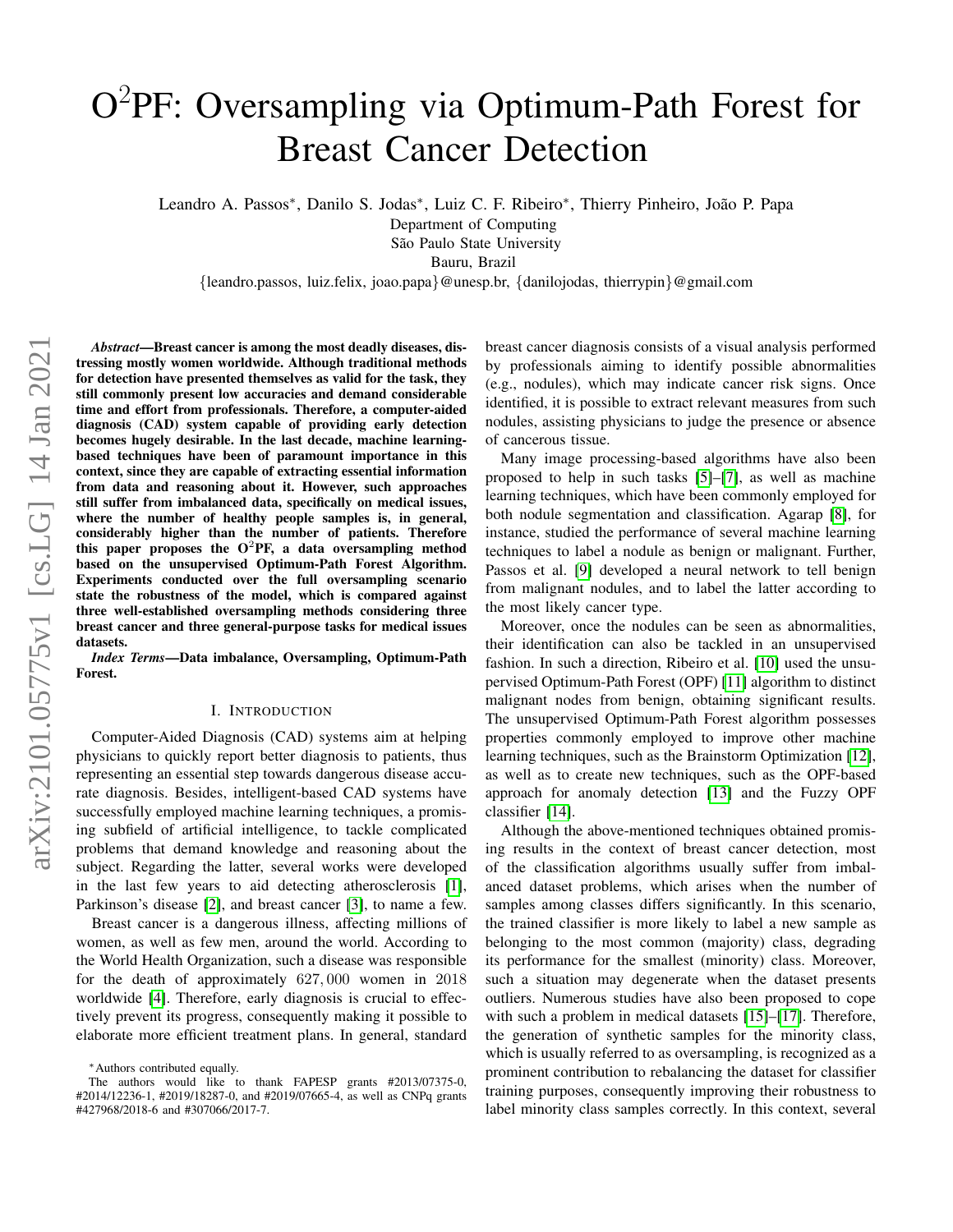powerful oversampling strategies have been proposed in the literature to tackle such a problem [\[18\]](#page-5-15)–[\[20\]](#page-5-16), most of them still presenting difficulties while enforcing diversity among new synthetic samples, which denotes a problem that worth to be addressed, since it can improve classifier generalization properties.

To such an extent, this work proposes an approach to perform oversampling via the Optimum-Path Forest, hereinafter named  $O^2$ PF. The method employs the unsupervised OPF algorithm to capture features intrinsic to the minority class into different clusters. Further, new training examples are generated by sampling from a Gaussian distribution parametrized by the cluster characteristics. Therefore, the main contribution of this paper are twofold: (i) extending the OPF algorithm capabilities by introducing a novel oversampling mechanism that enforces synthetic intra-class variability; and (ii) studying how  $O^2$ PF can benefit the development of CAD systems by extensively evaluating it on five tumor-classification and one retinopathy identification tasks. Finally, the full-balanced datasets are employed to train the OPF classifier, and results, i.e., the accuracy, recall, and F1-measure, are compared against the ones obtained by the standard training dataset without oversampling. Additionally, results are compared against three baselines: SMOTE [\[18\]](#page-5-15), the Borderline SMOTE [\[19\]](#page-5-17), and ADASYN [\[20\]](#page-5-16).

In the remainder of this paper, Section [II](#page-1-0) presents the theoretical background regarding the unsupervised and supervised OPF algorithm variants, whereas Section [III](#page-2-0) introduces the proposed approach. Further, Section [IV](#page-2-1) outlines the experimental setup and Section [V](#page-3-0) discusses experimental results. Finally, Section [VI](#page-4-0) presents conclusions and future works.

## II. BACKGROUND

<span id="page-1-0"></span>This section presents the theoretical background regarding the unsupervised and supervised variants of the OPF algorithm.

## *A. Unsupervised Optimum-Path Forest*

Let  $\mathcal{D} = \{x_1, x_2, \dots, x_n\}$  be a dataset such that  $x_i \in \mathbb{R}^m$ represents the features extracted from the  $i$ -th sample. Further, let  $\mathcal{G} = (\mathcal{D}, \mathcal{A}_{k^*})$  be a graph where each node corresponds to a different feature vector connected to its  $k^*$ -nearest neighbors, as defined in the adjacency relationship set  $A_{k^*}$ .

The unsupervised OPF algorithm consists in partitioning the graph through a competitive process, in which a few samples are marked as "prototypes" and compete among themselves to conquer the remaining nodes. Such a procedure partitions the  $G$  into optimum-path trees (OPTs) rooted at a prototype, each corresponding to a cluster, where a sample is more similar to the elements of its tree than any other tree. Overall, the process can be divided into three steps: (i) computing a proper neighborhood size  $k^*$  and the adjacency relationship  $\mathcal{A}_{k^*}$ , (ii) electing the prototype nodes, and (iii) performing the competition process to partition the dataset into OPTs.

Regarding the first step, different approaches may be con-sidered. Among others, Rocha et al. [\[11\]](#page-5-9) proposed to find  $k^*$ 

by minimizing the normalized graph cut function, as it takes into account the dissimilarities between clusters as well as the similarity degree among samples of each cluster.

Concerning the second step, the algorithm must select the prototypes to form the root of each OPT (which will ultimately form clusters) to rule the competition process and conquer the remaining samples in the graph. The supervised OPF proposed by Papa et al. [\[21\]](#page-5-18), [\[22\]](#page-5-19) selects as prototypes the nearest samples from different classes, found by computing the graph Minimum Spanning Tree (MST). However, in the unsupervised variant, since labels are usually unavailable, Rocha et al. [\[11\]](#page-5-9) proposed to select the prototypes as the samples located in the center of each cluster. To such an extent, all samples are assigned a density score  $\rho(x_i)$ ,  $\forall x_i \in \mathcal{D}$ , computed through a Gaussian probability density function (pdf), defined as follows:

<span id="page-1-1"></span>
$$
\rho(\boldsymbol{x}_i) = \frac{1}{k^{\star}\sqrt{2\pi\sigma^2}} \sum_{\forall \boldsymbol{x}_j \in \mathcal{A}_{k^{\star}}(\boldsymbol{x}_i)} \exp\left(\frac{-d(\boldsymbol{x}_i, \boldsymbol{x}_j)}{2\sigma^2}\right), \quad (1)
$$

where  $i \neq j$ ,  $\sigma = d_{\text{max}}/3$  and  $d_{\text{max}}$  stands for the maximum arc-weight in  $G$ . This formulation considers all adjacent nodes for density computations, as the Gaussian distribution covers 99.7% of the samples with distance  $d(\mathbf{x}_i, \mathbf{x}_j) \in [0, 3\sigma]$ .

After evaluating Equation [1](#page-1-1) for each node in the graph, the density values are used to populate a priority queue in a way that the unsupervised OPF maximizes the cost of each sample, thus partitioning the graph into OPTs. Such a cost is defined in terms of paths on  $G$ , which is an acyclic sequence of adjacent samples in  $A_{k^*}$ .

Let  $\pi_{x_i}$  be a path with terminus at sample  $x_i$  and starting from some root  $\mathcal{R}(x_j)$ , being the latter the set of all prototype samples. Further, let  $\pi_{x_i} = \langle x_i \rangle$  be a trivial path (i.e., a path containing only one sample), whereas  $\pi_{\bm{x}_i} \cdot \langle \bm{x}_i, \bm{x}_j \rangle$  denotes the concatenation of a path  $\pi_{x_i}$  and the arc  $(x_i, x_j)$  such that  $i \neq j$ .

In the third step, the algorithm assigns to each path  $\pi_{x_i}$ a value  $f_{\min}(\pi_{x_i})$  given by a smooth connectivity function  $f_{\min}$ :  $\mathcal{D} \rightarrow \mathbb{R}^+$ , which must satisfy some constraints to ensure the algorithm theoretic correctness [\[23\]](#page-5-20), [\[24\]](#page-5-21). A path  $\pi_{x_i}$  is considered optimal if  $f_{\min}(\pi_{x_i}) \ge f_{\min}(\tau_{x_i})$  for any other path  $\tau_{x_i}$ . Among the proposed path-cost functions in the literature, the unsupervised OPF relies on the following formulation:

<span id="page-1-2"></span>
$$
f_{\min}(\langle \boldsymbol{x}_i \rangle) = \begin{cases} \rho(\boldsymbol{x}_i) & \text{if } \boldsymbol{x}_i \in \mathcal{R} \\ \rho(\boldsymbol{x}_i) - \delta & \text{otherwise.} \end{cases}
$$
 (2)  

$$
f_{\min}(\pi_{\boldsymbol{x}_i} \cdot \langle \boldsymbol{x}_i, \boldsymbol{x}_j \rangle) = \min\{f_{\min}(\pi_{\boldsymbol{x}_i}), \rho(\boldsymbol{x}_j)\},
$$

where  $\delta = \min_{\forall (\bm{x}_i, \bm{x}_j) \in A_{k^*} | \rho(t) \neq \rho(s)} |\rho(t) - \rho(s)|$  consists in the smallest quantity to avoid plateaus and over-segmentation in regions near prototypes (i.e., areas with the highest density).

Among all possible paths  $\pi_{x_i}$  that originate in some local maximum, i.e., some prototype, the OPF algorithm assigns to each sample a final path whose minimum density value along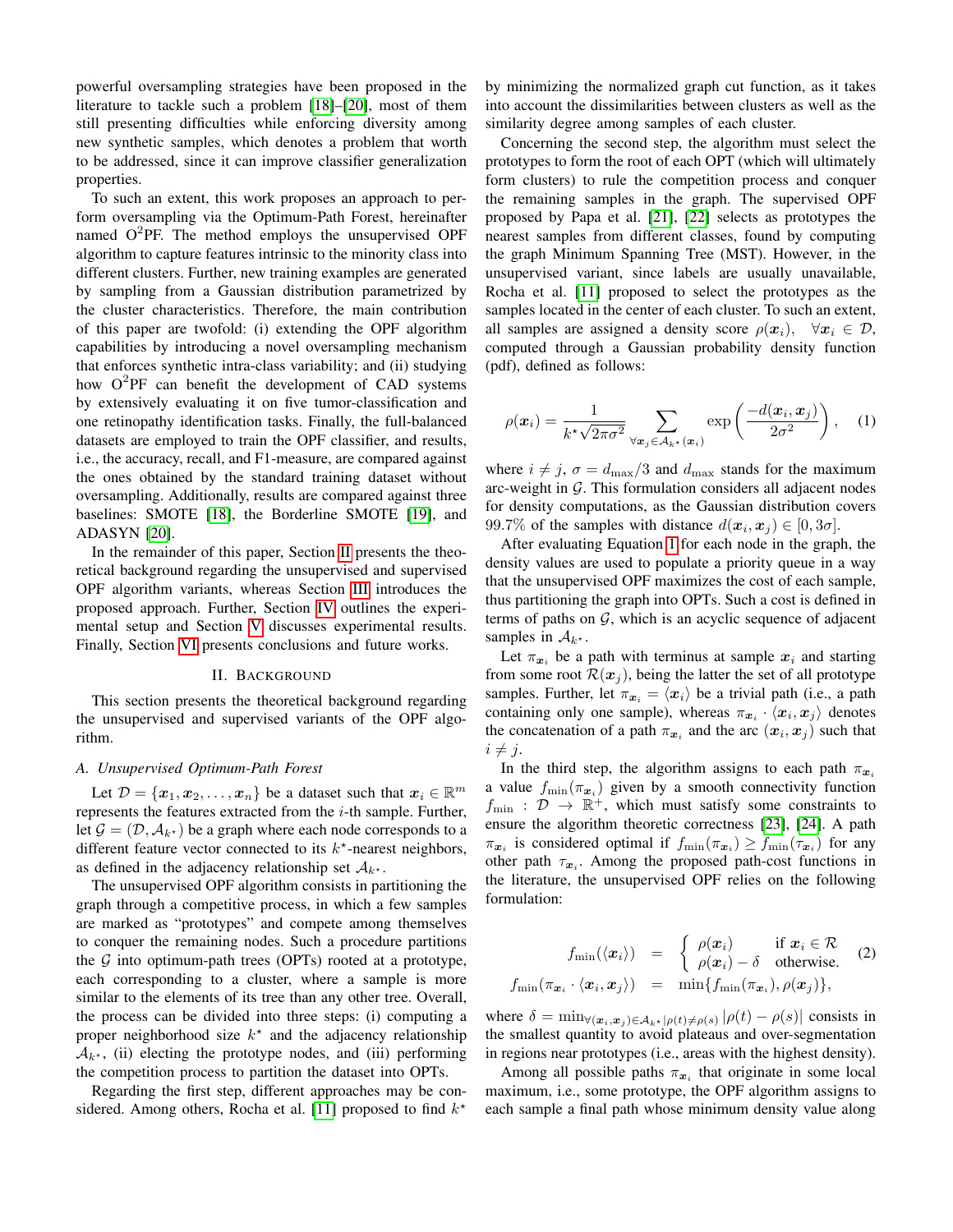it is maximum. Such final path value is represented by a cost map  $C$ , as follows:

$$
\mathcal{C}(\boldsymbol{x}_i) = \max_{\forall \pi_{\boldsymbol{x}_j} \in \mathcal{D}, \ i \neq j} \{ f(\pi_{\boldsymbol{x}_j} \cdot \langle \boldsymbol{x}_j, \boldsymbol{x}_i \rangle) \}.
$$
 (3)

The OPF algorithm maximizes  $\mathcal{C}(x_i)$   $\forall x_i \in \mathcal{D}$  by computing an optimum-path forest for each sample in descending order of cost. Each forest is encoded as an acyclic predecessor map P which assigns to each sample  $x_i \notin \mathcal{R}$  its predecessor  $\mathcal{P}(x_i)$  in the optimum path from R, or a marker nil when  $x_i \in \mathcal{R}$ .

It is important to remark that the unsupervised OPF algorithm determines the number of clusters (OPTs) automatically, hence such information is not required beforehand, differently from other algorithms. Furthermore, the only hyperparameter that must be set is the search interval upper bound  $k_{\text{max}}$  for the proper neighborhood size  $k^* \in [1, k_{\text{max}}]$ .

## *B. Supervised Optimum-Path Forest*

Differently from its unsupervised version, the supervised variant uses a fully-connected graph  $\mathcal{G}' = (\mathcal{D}, \mathcal{B})$  instead. Moreover, the closest samples from different classes are marked as prototypes, as aforementioned. Regarding the competition process, instead of using Equation [2,](#page-1-2) the following smooth function is employed:

$$
f_{\max}(\langle x_i \rangle) = \begin{cases} 0 & \text{if } x_i \in \mathcal{R} \\ \infty & \text{otherwise.} \end{cases}
$$
(4)  

$$
f_{\max}(\pi_{x_i} \cdot \langle x_i, x_j \rangle) = \max \{ f_{\max}(\pi_{x_i}), d(x_i, x_j) \}.
$$

Further, the following cost map is used to partition the graph:

<span id="page-2-2"></span>
$$
\mathcal{S}(\boldsymbol{x}_i) = \min_{\boldsymbol{x}_i \in \mathcal{D}} \left\{ \max \left\{ \mathcal{S}(\boldsymbol{x}_i), d(\boldsymbol{x}_i, \boldsymbol{x}_j) \right\} \right\}. \tag{5}
$$

Such costs are used to initialize the algorithm before evaluating Equation [5,](#page-2-2) which is performed for every node in an ascending order of costs. After partitioning the graph, each prototype propagates its ground truth label to all samples in its OPT. Afterwards, prediction is performed by solving the same equation for new samples individually.

## III. PROPOSED APPROACH

<span id="page-2-0"></span>Although the unsupervised OPF was conceived for clustering purposes, such clusters possess a set of features that can also be employed to synthesize new samples, thus being suitable for oversampling. This section describes the procedure for a binary classification problem, which intends to oversample the class composed of the smallest number of features. Notwithstanding, the same approach can be easily applied to multiclass problems by individually repeating the procedure for each class to be oversampled.

The process of synthetic samples generation contemplates two main steps: (i) creating plausible samples, i.e., synthetic elements with characteristics that are coherent with the selected class; and (ii) introducing sample variability, avoiding making the classifier biased towards a subset of characteristics present in that class. To tackle such issues, the  $O^2$ PF first performs the clustering from minority class samples, which turns possible the extraction of common patterns intrinsic to the class, i.e., the samples' average position and variance. Further, the algorithm assumes that all features from a class follow a normal distribution. Thus, a new sample  $z \in \mathbb{R}^m$  can be generated by sampling such a distribution from some of the  $q$  clusters found. Notice the number of synthetic samples generated by each cluster is proportional to the number of original samples compounding it, i.e., we are always doubling the number of samples from the minority class, although the user can set that percentage. The distribution is performed as follows:

$$
z \sim \mathcal{N}(\mu_q, \Sigma_q), \tag{6}
$$

where  $\mu_q \in \mathbb{R}^m$  stands for the distribution mean, defined as the average feature vector from all samples within the qth cluster. Moreover,  $\Sigma_q \in \mathbb{R}^{m \times m}$  is the covariance matrix, computed as follows:

$$
\Sigma_q = \frac{1}{n_q - 1} (X_q - \mu_q) (X_q - \mu_q)^T, \tag{7}
$$

given that  $X_q \in \mathbb{R}^{m \times n_q}$  is a matrix formed by concatenating all  $n_q$  cluster feature vectors. Figure [1](#page-2-3) illustrates the proposed approach behavior.

<span id="page-2-3"></span>

Fig. 1: Oversampling using  $O^2$ PF. The image comprises WBCD Diagnostic II dataset samples and synthetic points from the minority class generated using  $O^2$ PF. Data were projected onto a 2-dimensional space using the Principal Component Analysis algorithm for visualization purposes.

#### IV. METHODOLOGY

<span id="page-2-1"></span>This section describes the datasets used in the experiments. Further, the experimental setup is outlined.

## *A. Datasets*

Experiments were conducted over two sets of three databases each. The first set comprises three datasets for breast cancer detection, i.e., the Wisconsin Breast Cancer Database, which is composed of the datasets Prognostic, Diagnostic I,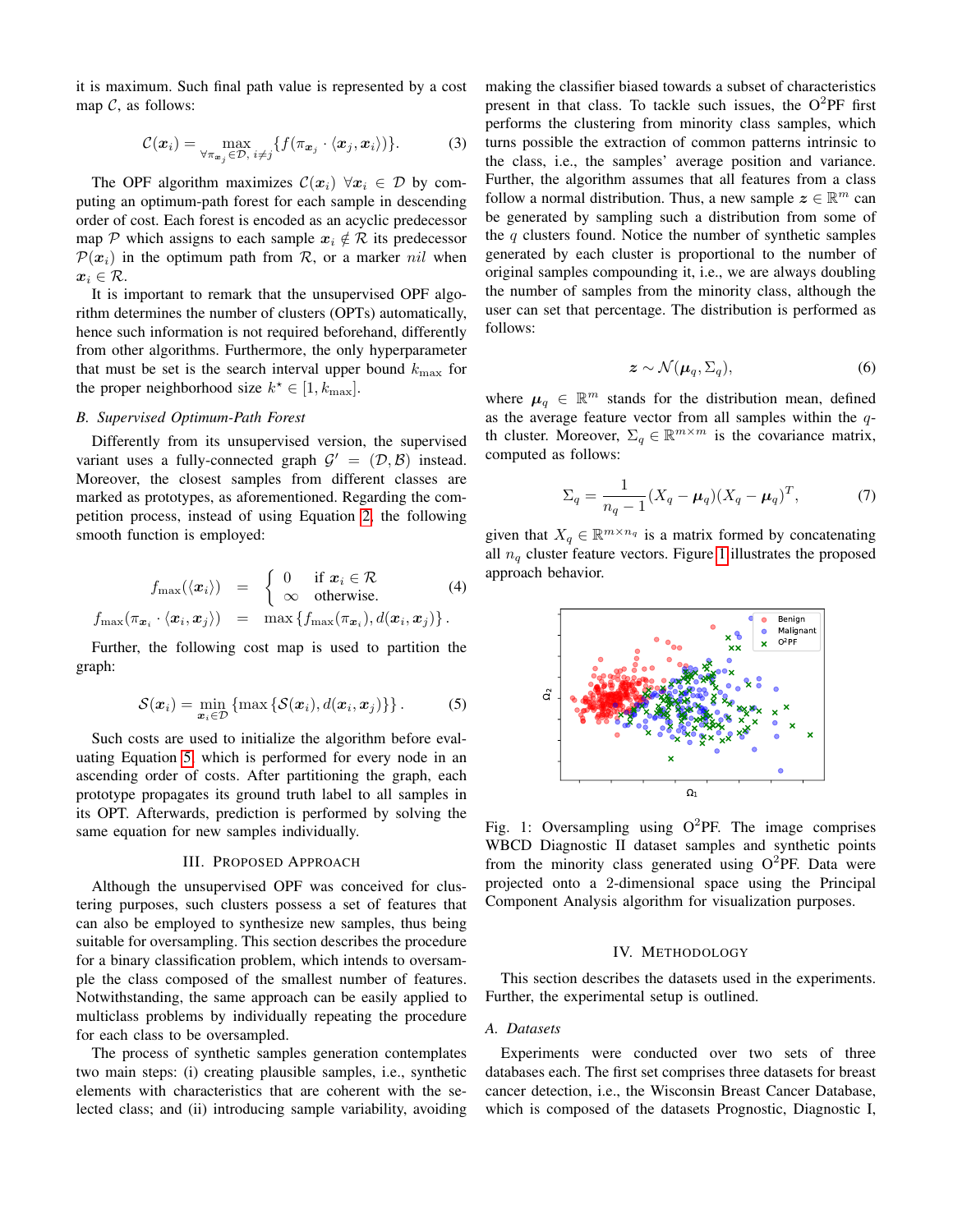and Diagnostic II. The second set is composed of generalpurpose datasets for medical issues. All of them are unbalanced, binary, and were obtained from the UCI repository [\[25\]](#page-5-22). A brief description of each one follows below:

- Wisconsin Breast Cancer Database (WBCD) Prognos-tic<sup>[1](#page-3-1)</sup> [\[26\]](#page-5-23): Regards predicting a sample as recurrent or non-recurrent type of cancer based on 32 features. There are 198 samples, being 151 (76.3%) non-recurrent and 47 (23.7%) recurrent;
- WBCD Diagnostic I: Consists of classifying a tumor as benignant or malignant based on 32 features as well. There are 569 instances, from which 357 (63.7%) are benign and 212 (37.3%) are malignant;
- WBCD Diagnostic II: Corresponds to labelling each of the 699 samples as benign or malignant tumor. Each sample comprises 9 features and each class contains 458  $(65.5\%)$  and  $241$   $(34.5\%)$  examples, respectively;
- Diabetic Retinopathy Debrecen  $(DRD)^2$  $(DRD)^2$  [\[27\]](#page-5-24): Regards predicting whether an image contains signs of diabetic retinopathy or not based on 19 variables. The dataset contains  $1, 151$  samples, from which  $611$   $(53.1\%)$  are positive and 540 (46.9%) are negative;
- Cervical Cancer  $(CC)^3$  $(CC)^3$  [\[28\]](#page-5-25): For this task we predict the binary *biopsy* variable based on 32 features for 858 samples. Differently from other datasets, all variables in this scenario are either integer or binary. Further, the dataset is significantly skewed, with  $55$   $(6.4\%)$  positive and 803 (93.6%) negative samples;
- Mammographic Mass  $(MM)^4$  $(MM)^4$  [\[29\]](#page-5-26): Concerns predicting if a mammographic mass is benign or malignant based on six features. The dataset contains 516 (53.7%) benign and 445 (46.3%) malignant samples, comprising 961 examples.

## *B. Experimental setup*

The experiments conducted in this paper considered preprocessing the data such that missing features were replaced by their corresponding mean in the training partition. All the features were normalized to have zero mean and unitary standard deviation. Further, the datasets were randomly divided into training, validation and testing sets, each containing 70%, 1[5](#page-3-5)%, and 15% of the data, respectively<sup>5</sup>.

The validation set was employed to fine-tune the oversampling method hyperparameters, i.e., finding the  $k_{\text{max}}$  for the unsupervised OPF and  $\kappa$  for the other methods that maximize the minority class recall. Afterward, the augmented dataset is used to train the OPF classifier for further computing the results over the testing sets. Notice that such a procedure is repeated 20 times for statistical analysis, and the results are compared through the Wilcoxon signed-rank test [\[30\]](#page-5-27) with  $0.05$  significance concerning recall values. Figure [2](#page-3-6) depicts such a pipeline. Implementation-wise, we rely on the supervised and unsupervised implementations provided by Opfython [\[31\]](#page-5-28). Additionally, the source code was implemented using Python and is available on GitHub.<sup>[6](#page-3-7)</sup>

<span id="page-3-6"></span>

Fig. 2: Experimental pipeline for each dataset partition.

#### V. EXPERIMENTAL RESULTS

<span id="page-3-0"></span>This section is divided into four main steps: (i) datasets augmented using the  $O^2$ PF are compared against the standard version, (ii) the proposed approach is compared against three baselines for oversampling considering three distinct versions of the Wisconsin Breast Cancer Database, i.e., Prognostic, Diagnostic I, and Diagnostic II, for the task of breast cancer detection. In step (iii), a similar experiment is conducted over three general-purpose medical issues datasets, and (iv) it provides a brief discussion concerning the optimization of the proposed method hyperparameter, i.e., the  $k_{\text{max}}$ .

## *A. O*2*PF Data Augmentation Versus Standard Datasets*

This section presents the results obtained by the Optimum-Path Forest classifiers considering the datasets balanced through  $O^2$ PF oversampling, i.e., minority classes are augmented such that both classes present a similar number of samples, against the standard version of the datasets. Table [I](#page-3-8) presents the recall considering each dataset. Values in bold denote the best results according to the Wilcoxon signed-rank test with 5% of significance.

<span id="page-3-8"></span>TABLE I: Evaluation of the proposed  $O^2$ PF against the standard datasets versions.

| Ds. Version | Recall | Prognostic   | Diagnostic I | Diagnostic II | <b>DRD</b>   | $_{\rm cc}$ | <b>MM</b>    |
|-------------|--------|--------------|--------------|---------------|--------------|-------------|--------------|
| ORIGINAL    | Avg.   | 0.4945       | 0.9184       | 0.8903        | 0.4922       | 0.6320      | 0.6180       |
|             | Std.   | $\pm 0.1872$ | $\pm 0.0346$ | $\pm 0.0550$  | $\pm 0.2017$ | $+0.1002$   | $\pm 0.0480$ |
| $O^2PF$     | Avg.   | 0.5739       | 0.9311       | 0.9104        | 0.5834       | 0.6292      | 0.6086       |
|             | Std.   | $\pm 0.1368$ | $\pm 0.0331$ | $\pm 0.0452$  | $+0.2308$    | $+0.0924$   | $\pm 0.0434$ |

In this context, one can observe  $O^2$ PF obtained the best results in five out of six datasets according to the Wilcoxon signed-rank test, obtaining the best results alone in three of them.

<span id="page-3-1"></span><sup>1</sup>All considered versions are available at [https://archive.ics.uci.edu/ml/](https://archive.ics.uci.edu/ml/datasets/Breast+Cancer+Wisconsin+(Prognostic)) [datasets/Breast+Cancer+Wisconsin+\(Prognostic\).](https://archive.ics.uci.edu/ml/datasets/Breast+Cancer+Wisconsin+(Prognostic))

<span id="page-3-2"></span><sup>&</sup>lt;sup>2</sup>Available at [https://archive.ics.uci.edu/ml/datasets/Diabetic+Retinopathy+](https://archive.ics.uci.edu/ml/datasets/Diabetic+Retinopathy+Debrecen+Data+Set) [Debrecen+Data+Set.](https://archive.ics.uci.edu/ml/datasets/Diabetic+Retinopathy+Debrecen+Data+Set)

<span id="page-3-3"></span><sup>3</sup>Available at [https://archive.ics.uci.edu/ml/datasets/Cervical+cancer+](https://archive.ics.uci.edu/ml/datasets/Cervical+cancer+%28Risk+Factors%29) [%28Risk+Factors%29.](https://archive.ics.uci.edu/ml/datasets/Cervical+cancer+%28Risk+Factors%29)

<span id="page-3-5"></span><span id="page-3-4"></span><sup>4</sup>Available at [https://archive.ics.uci.edu/ml/datasets/Mammographic+Mass.](https://archive.ics.uci.edu/ml/datasets/Mammographic+Mass) <sup>5</sup>Such percentages were obtained empirically.

<span id="page-3-7"></span><sup>&</sup>lt;sup>6</sup>The source code is available online at [https://github.com/Leandropassosjr/](https://github.com/Leandropassosjr/o2pf) [o2pf.](https://github.com/Leandropassosjr/o2pf)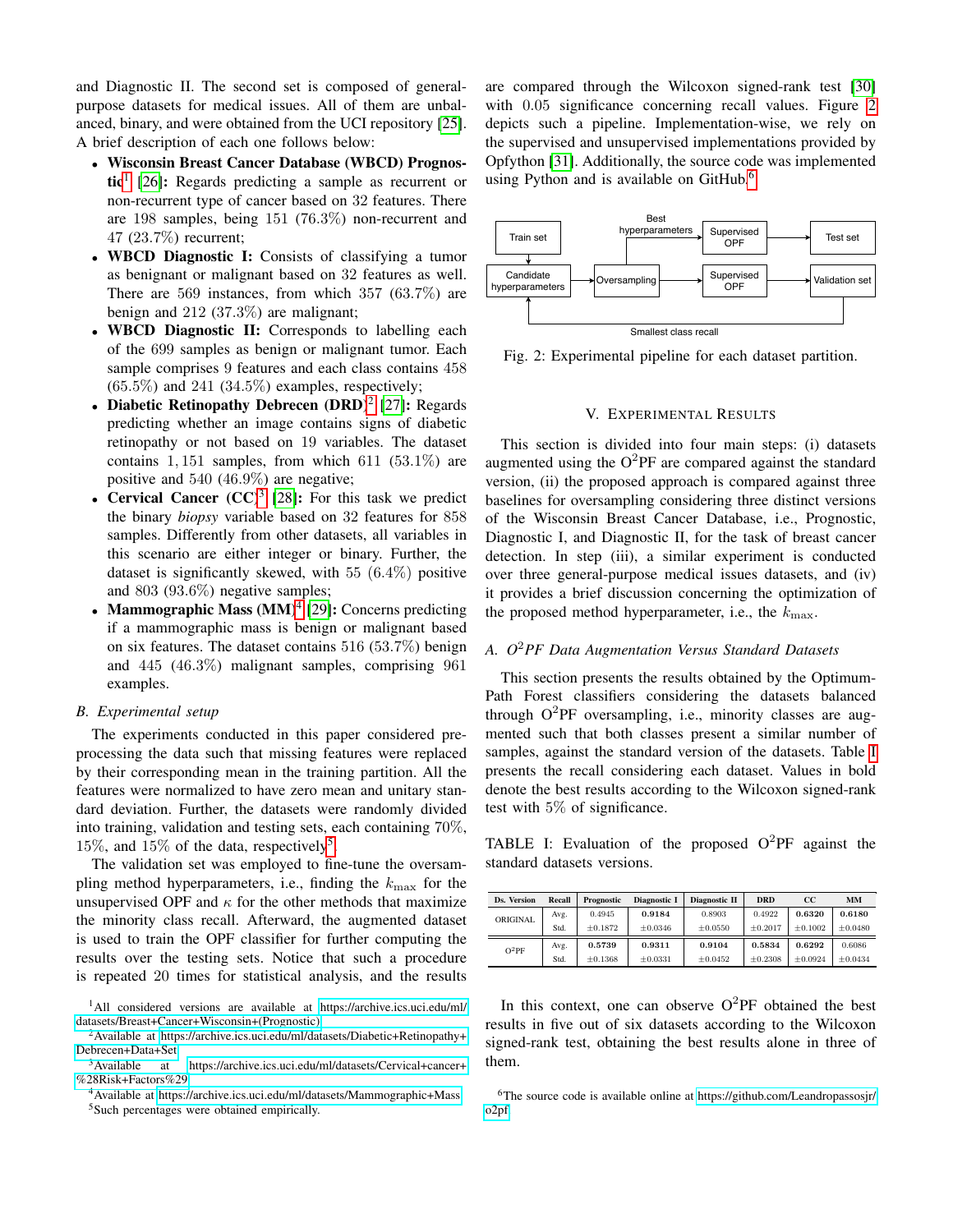## *B. Results concerning the Breast Cancer datasets*

Table [II](#page-4-1) presents the average recall, accuracy, F1-measure and best  $k_{\text{max}}$  considering O<sup>2</sup>PF or  $\kappa$  considering the other techniques, as well as their standard deviation. The results comprise a minority oversampling, thus providing balanced datasets. The proposed approach is compared against three baseline techniques, i.e., SMOTE, Borderline SMOTE, and ADASYN.

<span id="page-4-1"></span>TABLE II: Results considering WBCD Breast Cancer datasets.

| <b>Dataset</b> | <b>Statistics</b> | $O^2PF$               | <b>SMOTE</b>        | <b>Borderline SMOTE</b> | <b>ADASYN</b>       |
|----------------|-------------------|-----------------------|---------------------|-------------------------|---------------------|
|                | Recall            | $0.5739 \pm 0.1368$   | $0.5803 + 0.1253$   | $0.5802 \pm 0.1343$     | $0.6311 + 0.1283$   |
| Prognostic     | Accuracy          | $0.6317 \pm 0.0654$   | $0.6183 + 0.0532$   | $0.6317 + 0.0619$       | $0.6300 \pm 0.0547$ |
|                | F1                | $0.4143 \pm 0.1310$   | $0.4112 \pm 0.1330$ | $0.4175 \pm 0.1266$     | $0.4366 \pm 0.1413$ |
|                | Best $k$          | $37.2500 \pm 27.0867$ | $6.4000 \pm 1.5297$ | $6.0500 \pm 1.4654$     | $6.1500 \pm 1.4586$ |
|                | Recall            | $0.9311 + 0.0331$     | $0.9368 + 0.0275$   | $0.9347 + 0.0322$       | $0.9422 + 0.0336$   |
| Diagnostic I   | Accuracy          | $0.9471 \pm 0.0170$   | $0.9500 \pm 0.0138$ | $0.9424 \pm 0.0178$     | $0.9448 \pm 0.0191$ |
|                | F1                | $0.9285 + 0.0257$     | $0.9330 \pm 0.0198$ | $0.9231 \pm 0.0278$     | $0.9264 \pm 0.0285$ |
|                | Best $k$          | $12.7500 \pm 12.6960$ | $5.4000 \pm 0.8602$ | $5.6500 \pm 1.2359$     | $6.0000 \pm 1.6432$ |
|                | Recall            | $0.9104 \pm 0.0452$   | $0.9075 \pm 0.0541$ | $0.8947 + 0.0586$       | $0.9108 + 0.0520$   |
| Diagnostic II  | Accuracy          | $0.9490 \pm 0.0176$   | $0.9476 \pm 0.0192$ | $0.9419 \pm 0.0217$     | $0.9490 \pm 0.0191$ |
|                | F1                | $0.9195 \pm 0.0294$   | $0.9170 \pm 0.0331$ | $0.9080 \pm 0.0353$     | $0.9196 \pm 0.0315$ |
|                | Best $k$          | $23.5000 \pm 29.6268$ | $6.4500 \pm 1.4992$ | $5.4000 \pm 0.8602$     | $6.8500 \pm 1.5580$ |

Results observed over WBCD Prognostic dataset show all techniques obtained similar statistical results considering the recall. Regarding the accuracy, one can observe the proposed approach obtained the highest average value, together with the borderline SMOTE. Such a result suggests samples generated by  $O^2$ PF fit better the class distribution, being less prone to false negatives. A similar behavior is observed over the Diagnostic I dataset. Concerning the Diagnostic II dataset, the proposed approach obtained the best results, together with ADASYN and SMOTE, outperforming Borderline SMOTE. Considering the accuracy,  $O^2$ PF obtained the highest averages.

Despite the good performance achieved by the oversampling approach using  $O^2$ PF, the baseline algorithms have shown statistical similarity in most of the cases. Sparse clusters with low density may be responsible for introducing new samples that are distant from the original distribution of the minority class, a situation that would be likely to produce outliers in the new resample dataset. Such behavior may also influence in a moderate recall, as observed in Tables [II.](#page-4-1)

#### *C. General Purpose Medical Datasets Results*

Table [III](#page-4-2) presents the results obtained over the three general purpose medical datasets, i.e., Diabetic Retinopathy Debrecen, Cervical Cancer and Mammographic Mass.

Considering Diabetic Retinopathy Debrecen, the proposed approach outperformed the average recall overall techniques, although SMOTE and Borderline SMOTE achieved similar results. Similar behavior is observed over the F1 metric. On the other hand,  $O^2$ PF, SMOTE and ADASYN obtained the best results regarding the Cervical Cancer dataset. Since both Borderline SMOTE and ADASYN are variants of SMOTE, they are expected to perform differently over different scenarios. However, as observed in most of the experiments, they generally are outperformed by SMOTE technique itself,

<span id="page-4-2"></span>TABLE III: Results considering General Purpose Datasets.

| <b>Dataset</b> | <b>Statistics</b> | $O^2PF$               | <b>SMOTE</b>        | <b>Borderline SMOTE</b> | <b>ADASYN</b>       |
|----------------|-------------------|-----------------------|---------------------|-------------------------|---------------------|
| <b>DRD</b>     | Recall            | $0.6086 \pm 0.0434$   | $0.5831 \pm 0.0476$ | $0.5855 \pm 0.0498$     | $0.5716 \pm 0.0487$ |
|                | Accuracy          | $0.5934 + 0.0327$     | $0.5983 + 0.0353$   | $0.5974 + 0.0343$       | $0.5957 + 0.0354$   |
|                | F1                | $0.6092 \pm 0.0302$   | $0.5799 \pm 0.0465$ | $0.5803 \pm 0.0460$     | $0.5734 \pm 0.0469$ |
|                | Best $k$          | $26.2500 \pm 26.9664$ | $6.8500 \pm 1.6515$ | $7.5000 \pm 1.7748$     | $5.0000 \pm 0.0000$ |
| CC             | Recall            | $0.5834 \pm 0.2308$   | $0.6287 \pm 0.1505$ | $0.5791 \pm 0.1811$     | $0.6237 + 0.1560$   |
|                | Accuracy          | $0.9388 \pm 0.0212$   | $0.9403 \pm 0.0157$ | $0.9403 \pm 0.0165$     | $0.9415 \pm 0.0138$ |
|                | F1                | $0.5330 + 0.1548$     | $0.5673 + 0.0900$   | $0.5414 + 0.1109$       | $0.5675 \pm 0.0905$ |
|                | Best $k$          | $13.2500 \pm 10.8714$ | $6.5500 + 1.4654$   | $6.5500 \pm 1.7168$     | $6.0000 \pm 1.5166$ |
| MM             | Recall            | $0.6292 \pm 0.0924$   | $0.6757 \pm 0.0739$ | $0.6876 \pm 0.0608$     | $0.6614 \pm 0.0706$ |
|                | Accuracy          | $0.6769 \pm 0.0531$   | $0.6738 \pm 0.0503$ | $0.6852 \pm 0.0426$     | $0.6876 \pm 0.0396$ |
|                | F1                | $0.6439 \pm 0.0639$   | $0.6591 \pm 0.0545$ | $0.6710 \pm 0.0479$     | $0.6631 \pm 0.0567$ |
|                | Best $k$          | $48,0000 \pm 34,2199$ | $7.1000 \pm 1.4799$ | $7.2500 \pm 1.5772$     | $6.1500 \pm 1.5898$ |

considering the average values. Regarding Mammographic Mass datasets, all techniques performed in a very much alike fashion, obtaining similar results.

One can notice that all three datasets present a challenging task since no technique reached a 0.7 recall. Unusual behavior is observed over the Cervical Cancer dataset, whose all techniques obtained an approximate accuracy of 94%, despite the recall below 0.63. Such behavior may suggest samples from the minority class are distributed among a subcluster from majority class, therefore providing high accuracy despite the low recall.

## *D. O*2*PF Hyperparameter Selection*

 $O^2$ PF requires a proper selection of a single hyperparameter, the  $k_{max}$ , which is employed in the clustering process. Such a hyperparameter, however, is way less sensitive when compared to a proper selection of the best  $k$ , performed by the other techniques. Figure [3](#page-5-29) depicts a grid search considering a proper selection of those hyperparameters for each technique. Notice the central line describes the average value over the validation dataset, while the broader area describes the standard deviation. Notice even though  $O^2$ PF considers a very wider interval, i.e., ranging from [5, 100], most of the time, the results outperform the other techniques, which assume a shorter interval between [5, 10].

## VI. CONCLUSION

<span id="page-4-0"></span>This paper presented an oversampling approach based on the unsupervised Optimum-Path Forest Algorithm. The proposed  $O^2$ PF showed to be capable of handling the class imbalance problem through a simple and effective procedure that generates new synthetic samples based on the normal distribution of the feature vectors inside each cluster. The experiments performed in three datasets of breast cancer, apart from three complementary medical issue datasets, showed that the  $O^2$ PF approach demonstrated similar or superior results when compared to the baseline methods already proposed in the literature.

Notwithstanding, the effectiveness of the proposed approach may still suffer in synthesizing new samples based on lowdensity clusters, a situation that may introduce noise samples in the training set and, consequently, affect creating of the